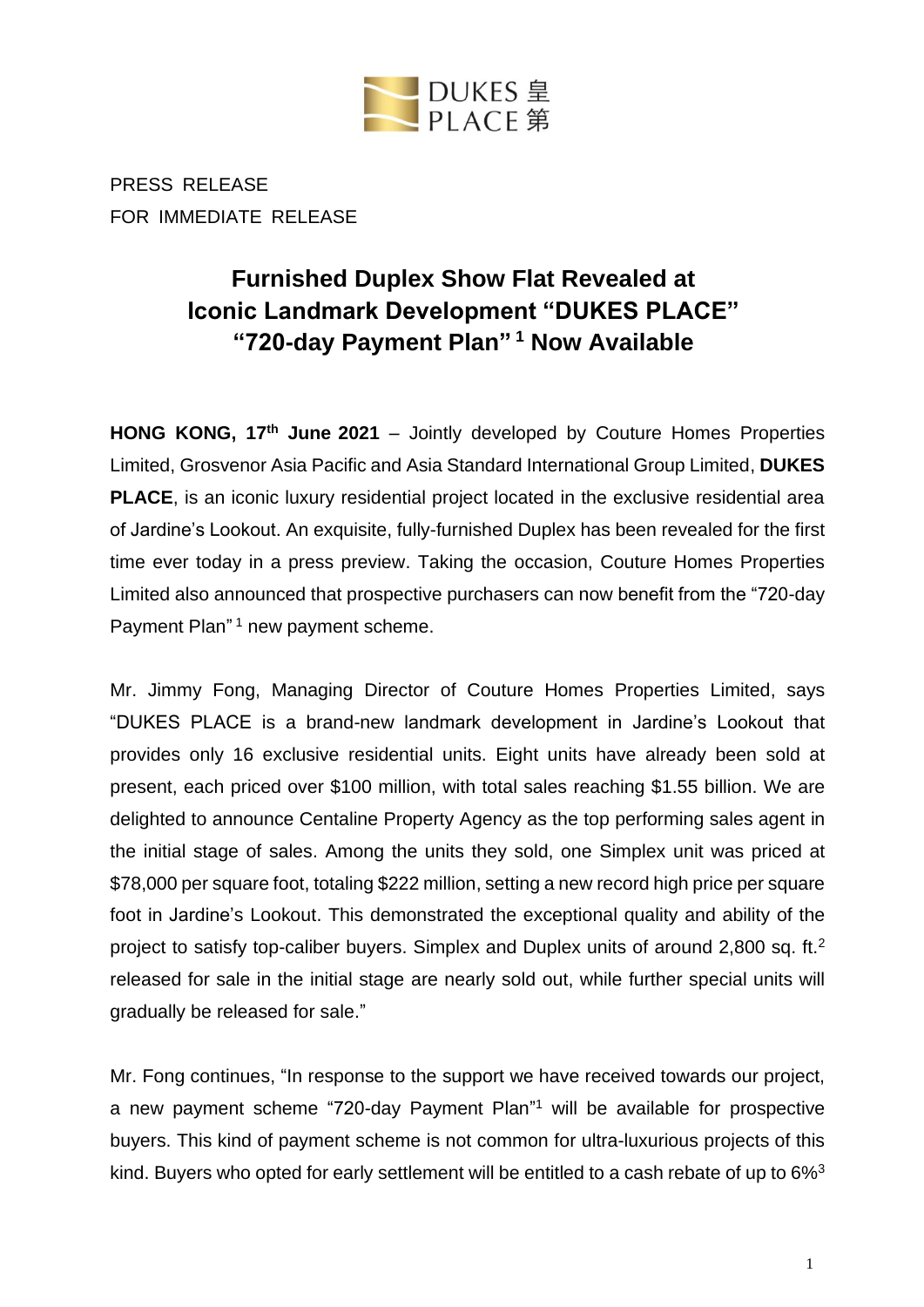

of the transaction price. An interest-free stamp duty transitional loan<sup>4</sup> will also be provided for prospective buyers.

The flat revealed today, located on the  $9<sup>th</sup>$  and 10<sup>th</sup> floor, is the last Duplex unit of the project available for sale. World-famous interior architect, Mr. Steve Leung, was specially commissioned to infuse his contemporary, artistic aesthetic into the flat and close to \$15 million was spent on its furnishings and fitting-out. Tender documents for this unit will be made available on the project website shortly."

Mr. Louis Chan, Vice Chairman and Chief Executive Officer (Residential) – Asia Pacific of Centaline Property Agency says, "The supply of brand new luxurious residential properties priced over \$100 million is extremely limited. The first 5 months of 2021 recorded 54 transactions of such properties, 170% higher than in the same period of last year with only 20 transactions; total transaction volume also soared 299% from \$3.349 billion in 2020 to \$13.35 billion in 2021. Luxury homebuyers tend to react faster to changes in the market, snapping up properties in the high-end market. A surge in demand was seen from the beginning of this year; there were 6,259 first-hand sales of residential properties recorded in the first 5 months this year, compared to only 4,064 transactions in the same period last year. Among the surge in first-hand sales transactions, one recent luxury housing project in Hong Kong Island hit a best-selling record total sales of \$13 million, proving a strong demand in the high-end housing market. It is expected that the first-hand luxury housing market will continue to flourish with growing demand as the economy recovers from the pandemic and the Hong Kong-Mainland border reopens."

Mr. Wilson Lau, Deputy Sales Director (Mid-Levels East Happy Valley District" of Centaline Property Agency Limited, expresses "With effects of the pandemic easing off, we see a gradual increase in the number of transactions for luxury properties, with buyers in the area remaining optimistic. 93 transactions for second-hand residential properties were recorded in the first 5 months this year in the Mid-Levels East area, representing an 8.1% increase compared to 86 transactions in the same time last year. Jardine's Lookout has long been a traditional luxury residential area favoured by local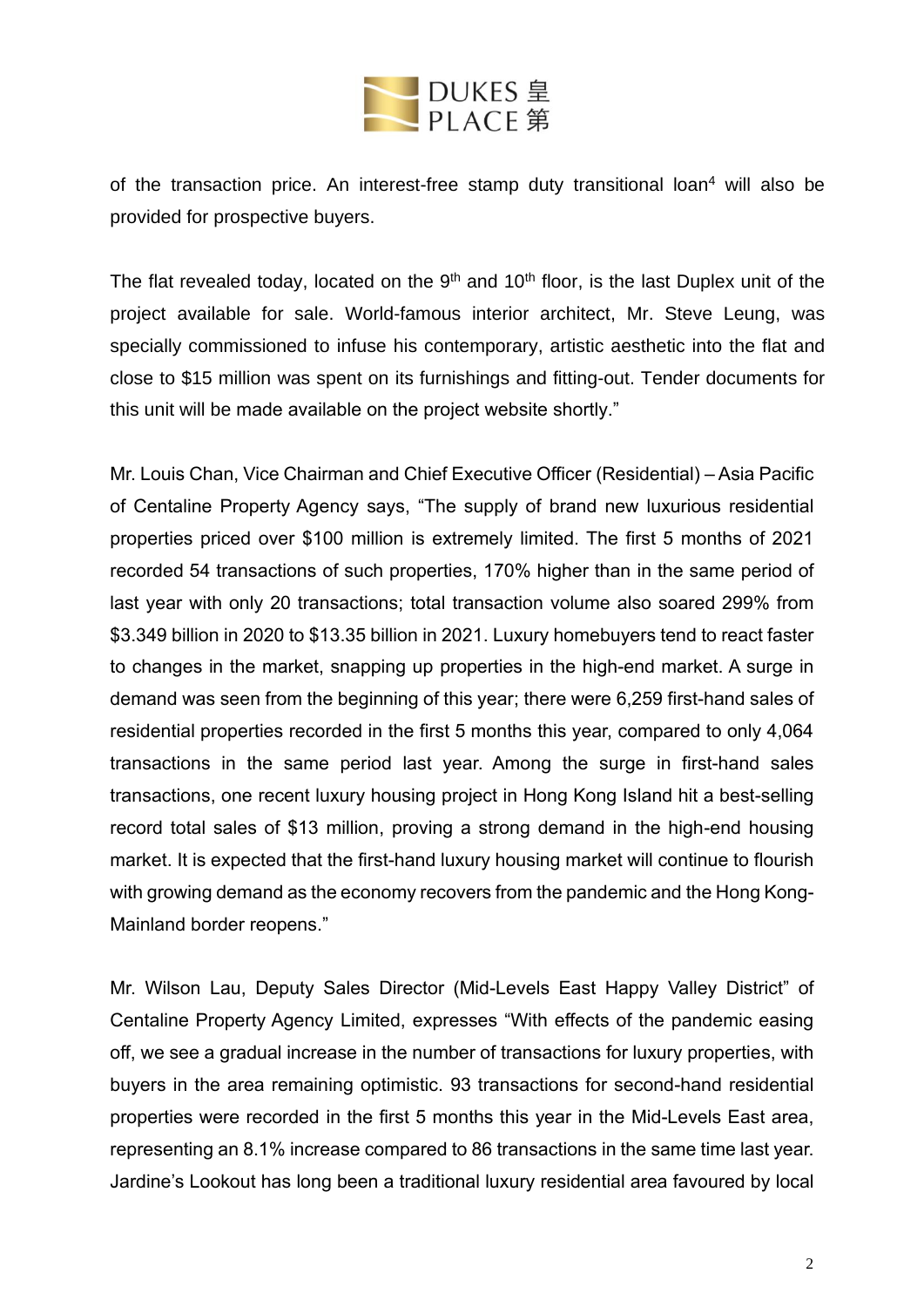

celebrities and noble families. Supply of new development in this area is very rare with only 7.6% of private properties built after 2009. 14 land sites, totalling at \$9 billion, on Jardine's Lookout have been sold in recent years. The prime location and unobstructed view atop of Jardine's Lookout enjoyed by DUKES PLACE will definitely continue to attract a loyal crowd of local and mainland buyers."

# **Duplex unit B on 9th floor & 10th floor**

The flat revealed today is Duplex unit B, located on 9th and 10th floor measuring 2,849 sq. ft.<sup>2</sup>. It comes with two en-suite bedrooms, an entertainment room and a balcony of 42 sq. ft.<sup>2</sup>

Stepping out of a lift directly opening into the flat, one is greeted by a 270-degree view of the Hong Kong city skyline. The panoramic floor-to-ceiling windows draw natural light into the interior and showcase a silhouette of skyscrapers in a stunning cityscape. An exquisite palette of bronze, grey and brown tones paired with simplistic furniture, simple lines, a selection of warm wood furnishings and tasteful artwork, introducing a stylish modernity into the space. A simple and charming Molteni & C fabric sofa and an intricate violet stone wall surface create a magnificent space out of an L-shaped living room of 1,300 sq. ft.<sup>2</sup> The contemporary design extends beyond the corner into the dining area, where full-length windows offer the possibility of a charming outdoor atmosphere whilst dining.

A noteworthy feature is the installation of Infinite Window, a fully automatic floor-toceiling glass window, in the living room. It is an innovative technology developed by the Belgian company, Reynaers Aluminium, allowing the occupant to merge the indoor and outdoor space at the flick of a switch, creating a multi-latitude viewpoint of Happy Valley and the Lookout.

The Developer also revealed a collection of customised kitchen cabinets from renowned Italian brand minotticucine, which a media tour to its London showroom and plant in Italy was organised several years back. A sense of cohesion was created using materials uniquely selected for this particular unit and refined Italian craftsmanship,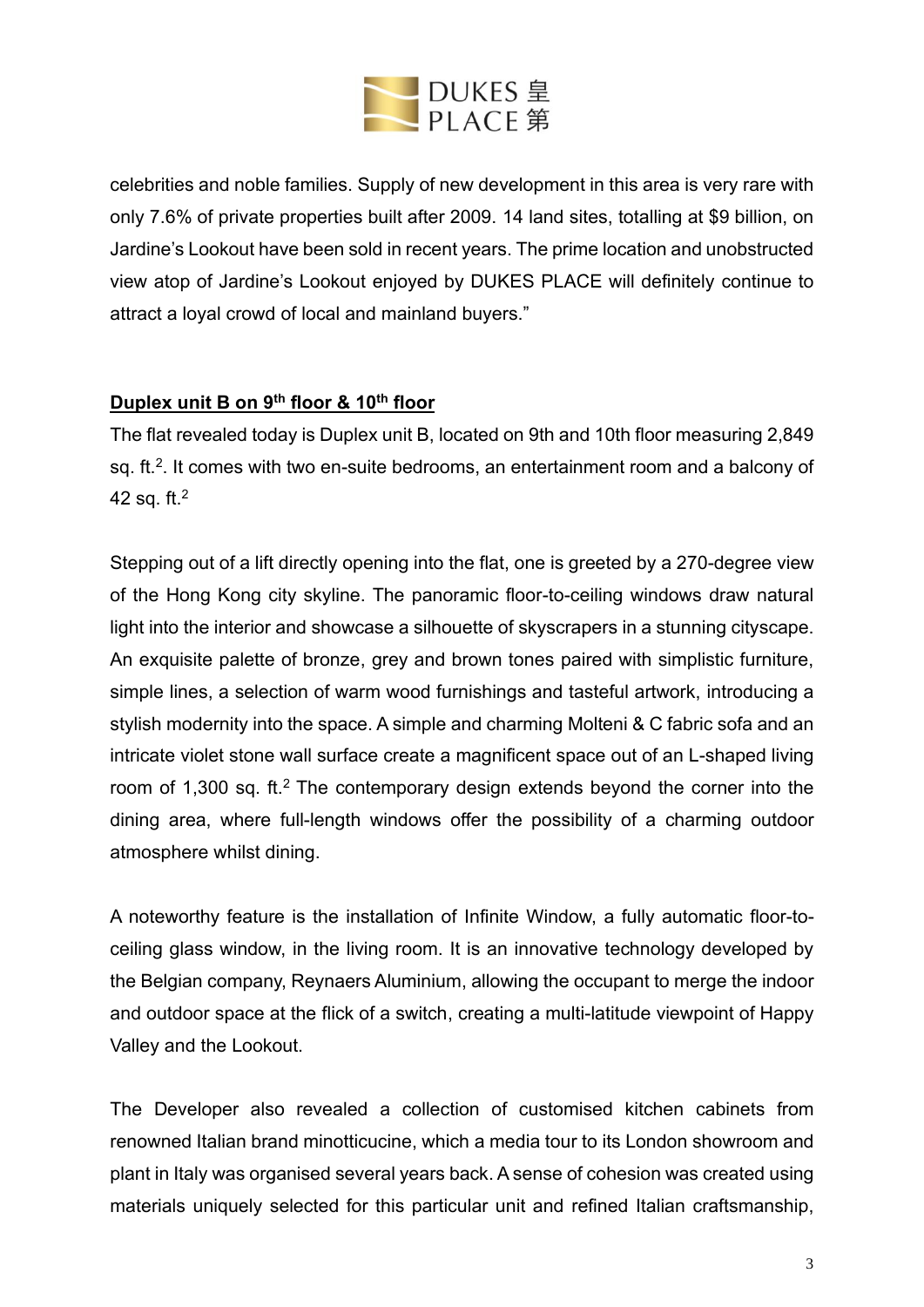

ensuring a unified aesthetic sensibility throughout the flat.

Going up a staircase paved with Sofitel gold marble, one arrives to an exquisite upper floor, where the foyer leads to two bedrooms and a recreation room, harmoniously and naturally arranged, exuding a calm sensation of comfort and warmth. The master bedroom follows the design of contemporary simplicity. Centred on earthy and bronze tones, paired with a grey leather wall and a blue-green patterned carpet, it is a reenactment of haute couture in a residential setting. The bedside lighting and furnishings of Tom Dixon with an element of bronze add a touch of sophistication to the room. Equipped with two spacious walk-in closets, the master bedroom allows for both the master and missus to have their own exclusive space. Behind the textured glass door adjacent to the bed is an elegant en-suite bathroom, where walls and floors are assembled in Jazz White and Brown Fantasy stoneware and Agape bathroom furnishings create a relaxing and restful surrounding.

The adjoining bedroom is decorated in a glamorous style with champagne tones. The light and textured beige with the combination of art paintings and fabric walls exude a luxurious feel. At the other end of the upper corridor is an entertainment room that comes with a feel of a home cinema where a wooden feature wall is fitted with a television wall, adding a modern touch to a harmonious interior. Here one can watch an exhilarating film or socialize with friends, making the most out of a lifestyle of enjoyment.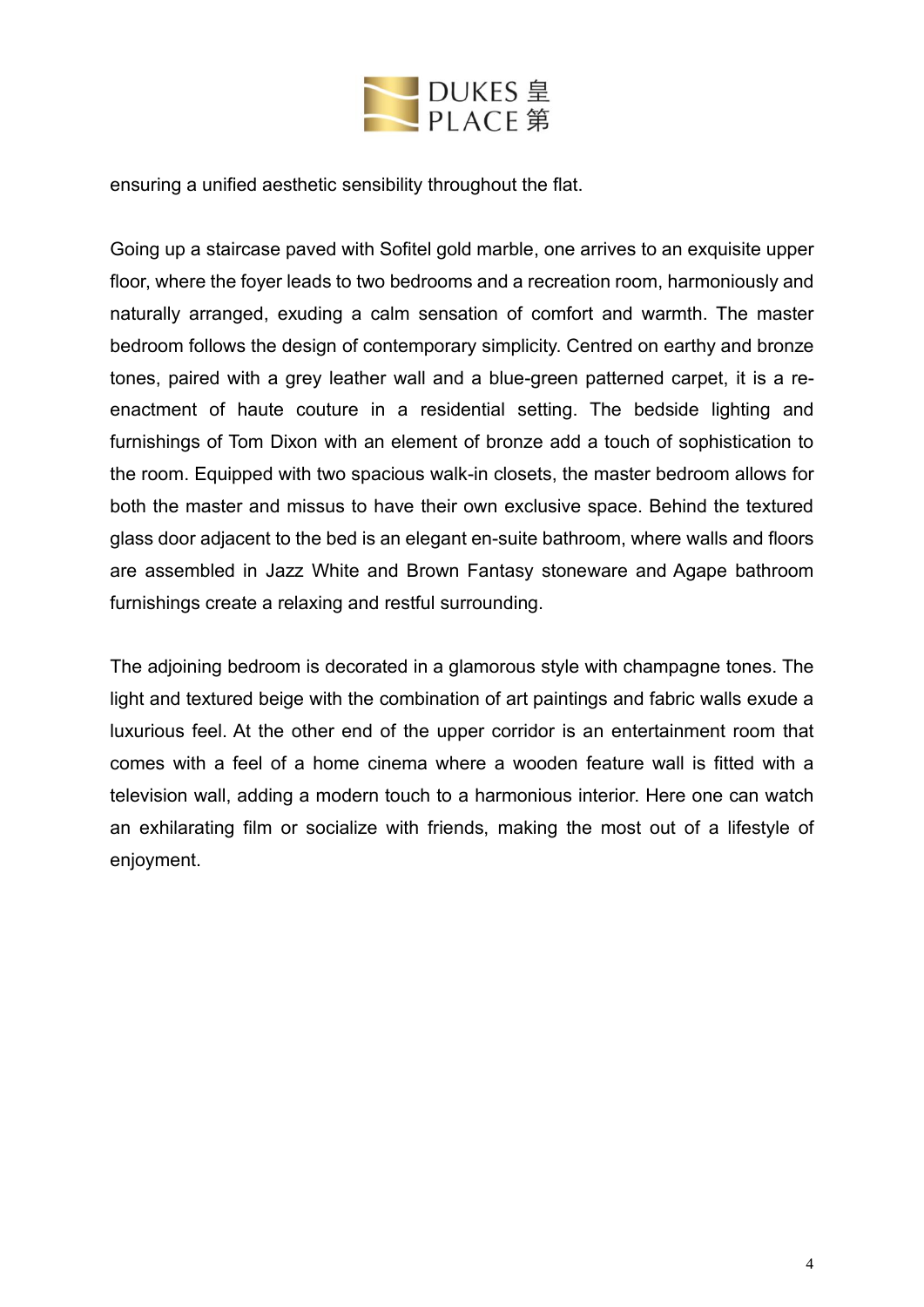

## **About DUKES PLACE**

DUKES PLACE, jointly developed by Couture Homes Properties Limited, Asia Standard International Group Limited and Grosvenor Asia Pacific, is located at 47 Perkins Road and offers 16 spacious apartments with different layouts, with saleable area ranging from around 2,800 sq.ft.<sup>2</sup> to over 6,800 sq.ft.<sup>2</sup>, procure an incomparable level of space and a sense of exclusivity in Hong Kong. With a short 10-minute5 drive to Central, 6-minute5 drive to Happy Valley and 5-minute<sup>5</sup> drive to Causeway Bay, "DUKES PLACE" enjoys a convenient, well-connected transportation network and an advantageous locale, together with a brilliant world-class design collaboration and advanced technology, presenting a noteworthy investment potential compared to properties in other traditional luxury districts like the Peak and the Southern District. "DUKES PLACE" will definitely become the latest landmark project in Hong Kong.

#### **About Couture Homes Properties Limited**

Couture Homes Properties Limited is the wholly owned subsidiary of CSI Properties Limited (Stock code: 497) set up in 2011 to develop luxury residential developments in Hong Kong and the PRC. With Haute Couture (the tradition of tailoring exclusive custom-fitted clothing for privileged customers) as its blue-print concept, Couture Homes Properties Limited specializes in crafting special residences made to order for private clients, with project like The Hampton in Happy Valley the first of the series in this direction. Couture Homes Properties Limited is actively expanding its presence in the luxury property market, in addition to yoo Residence, kau to HIGHLAND, COO Residence at the city center of Tuen Mun and a landmark project at No.47-49 Perkins Road at Jardine's Lookout (60% interest, project partner: Grosvenor Asia Pacific and Asia Standard International Group Limited), other developments in progress include Peak Road at the Peak (65% interest), Barker Road at the Peak, Glenealy at Central (To co-redevelop with Pacific Century Premium Developments Limited and receive 50% sharing of all future profits of the project), Fan Kam Road at Kwu Tung South, a luxury villa development in "Daihongqiao" in Shanghai called QUEEN'S GATE (50% interest) and a luxury apartment development located at the heart of the Beijing city in Dongcheng district (65% interest).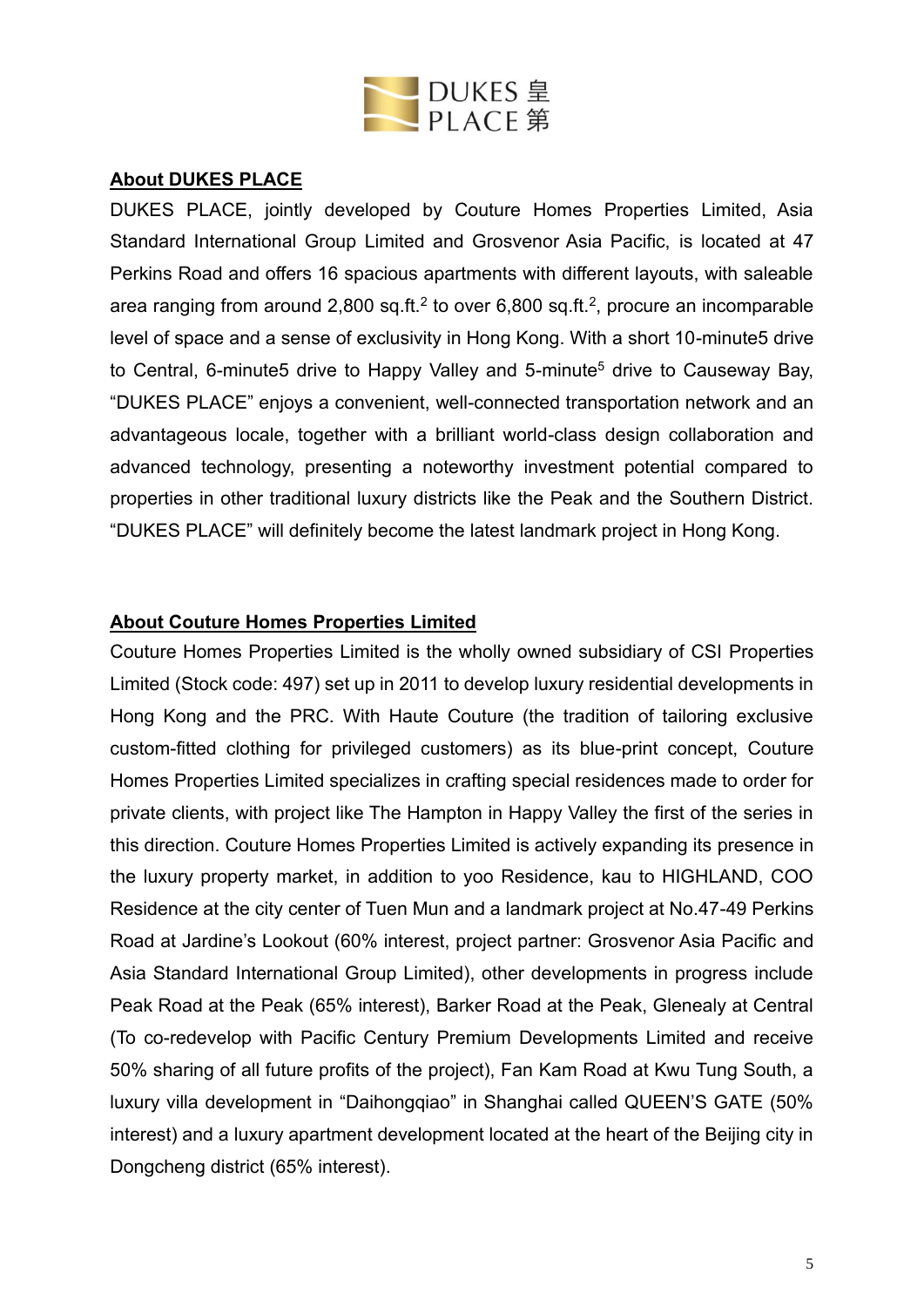

## **About minotticucine**

Taking "visual silence" as its design philosophy, minotticucine replaces elaborate kitchen designs with a focus on creating a harmonious, minimalist ambience. Its kitchen cabinet series is designed to be consistent and complementary, combining a variety of textures, materials and colours to attain a clean and natural style. Having pioneered the Pocket Door System in 1998, minotticucine is respected for its cuttingedge designs and remains at the forefront of furniture design innovation. A 70-year old brand, minotticucine is known throughout Europe and the world for its artisanal kitchen cabinets constructed with rare, quality materials. The brand has established a strong foothold among celebrities and notable residential projects around the world.

# **About Reynaers Aluminium**

Established in 1965 with its headquarters in Duffel, Belgium, Reynaers Aluminium is a leading specialist in the development and marketing of innovative and sustainable aluminium solutions for windows, doors, curtain walls, sliding systems, sun screening and conservatories. Driven by energy-efficiency and the willingness to take responsibility for the environment, it has provided tailor-made solutions for famous projects including the Ferrari World theme park in Abu Dhabi, Qatar National Convention Center and two Zaha Hadid projects, namely the Pierres Vives Building in France and Dominion office building in Russia.

- End -

This press release is published by Bentley Communications Ltd. with the consent of the Couture Homes Properties Limited. For enquiry, please contact Ms. Donna Si, Group Account Director at 3960 1910 / 9366 4507 or Ms. Rebecca Lau, Account Manager at 3960 1917 / 9091 8934.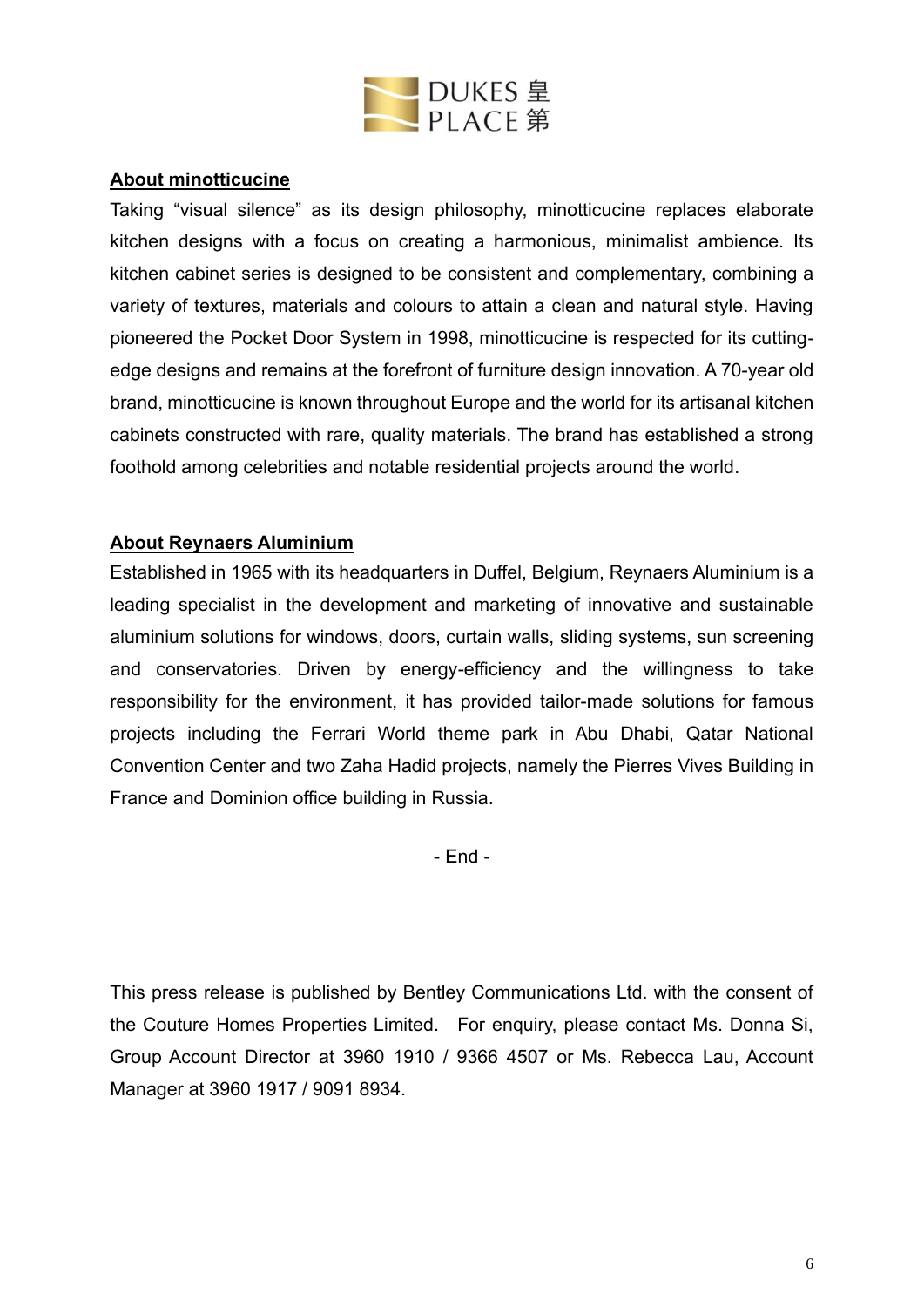

District: Jardine's Lookout & Wong Nai Chung Gap Name of the Street and the Street Number: 47 Perkins Road The address of the website designated by the Vendor for the Development: [www.dukesplace.com.hk](http://www.dukesplace.com.hk/)

The photographs, images, drawings or sketches shown in this advertisement/promotional material represent an artist's impression of the Development concerned only. They are not drawn to scale and/or may have been edited and processed with computerized imaging techniques. Prospective purchasers should make reference to the sales brochure for details of the Development. The vendor also advises prospective purchasers to conduct an on-site visit for a better understanding of the Development site, its surrounding environment and the public facilities nearby.

All information contained in this advertisement/promotional material shall be subject to the final plans approved by the relevant Government authorities and legal documentation. The vendor reserves the right to make modification and changes according to the actual circumstances without prior notice. The description, reference, photo, drawing, image or other information whatsoever in this advertisement / promotional material shall not constitute or be construed as constituting any offer, promise, undertaking, representation or warranty, whether expressed or implied on the part of the vendor regarding the Development or any part thereof.

Vendor: Imperial Time Limited Holding. Companies of the Vendor: Acute Choice Limited, Eagle Wonder Limited, Asia Riches Limited, Couture Homes Limited, CSI Properties Limited. Authorized Person for the Development: Mr. Cheung Man Ching, Anthony. The firm or corporation of which the Authorized Person is a proprietor, director or employee in his or her professional capacity: Ronald Lu & Partners (Hong Kong) Limited. Building Contractor for the Development: To's Universe Construction Company Limited. The firm of solicitors acting for the owner in relation to the sale of residential properties in the Development: Mayer Brown. Authorized Institution that has made a loan, or has undertaken to provide finance, for the construction of the